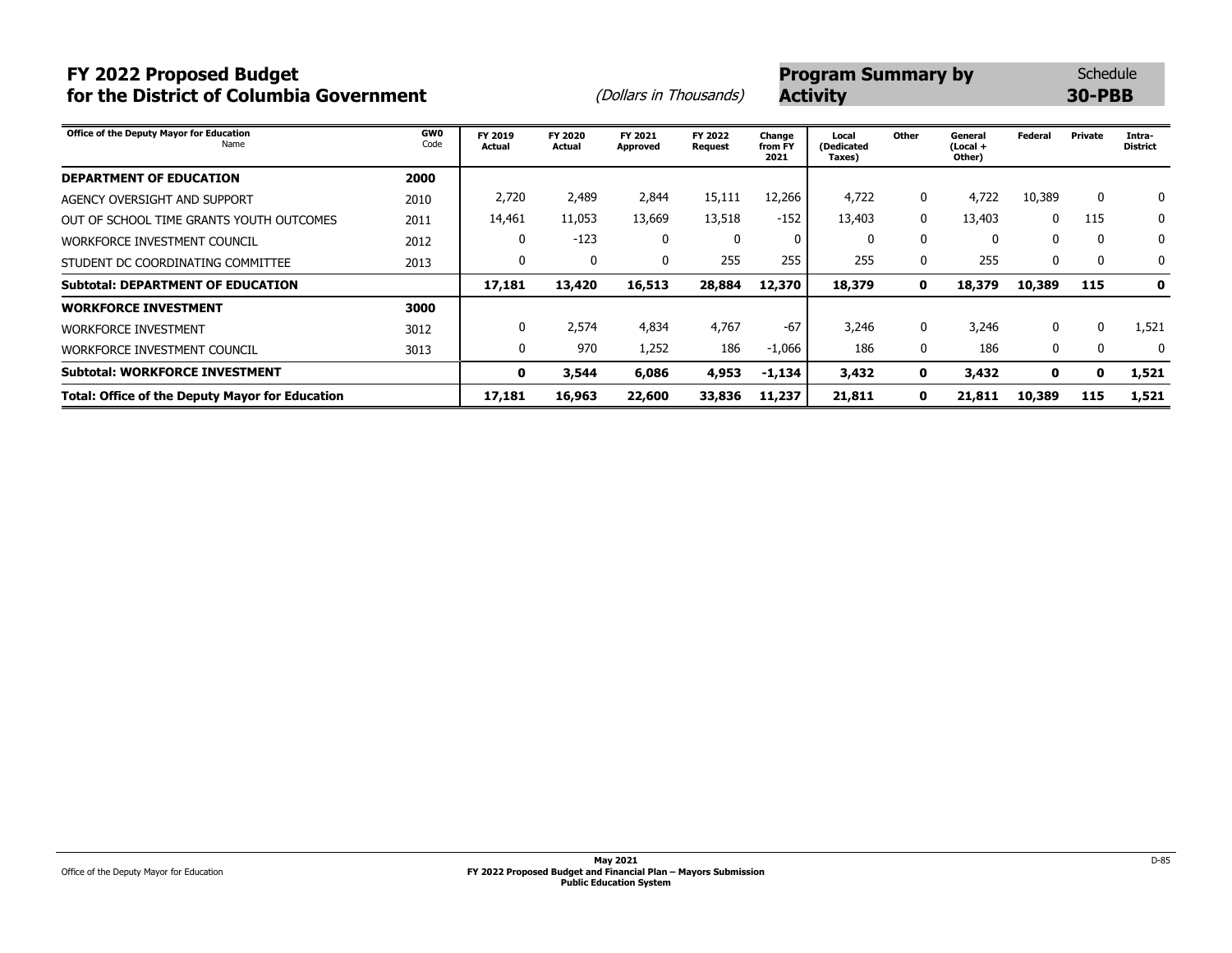## **FY 2022 Proposed Budget**<br> **FY 2022 Proposed Budget**<br> **Program Summary by** Schedule<br> **Program Summary by Program Summary by** Schedule<br> **Program Summary by** Schedule for the District of Columbia Government (Dollars in Thousands) **Comptroller Source Group 40-PBB**

**GW0 Office of the Deputy Mayor for Education**

#### **2000 Department Of Education**

|                     |         |        | <b>General Funds</b> |             |          |         |        | <b>Federal Funds</b> |             |         |              |         | <b>Private Funds</b> |             |          |         |              | <b>Intra-District Funds</b> |             |         |         |         | <b>Gross Funds</b> |             |         |
|---------------------|---------|--------|----------------------|-------------|----------|---------|--------|----------------------|-------------|---------|--------------|---------|----------------------|-------------|----------|---------|--------------|-----------------------------|-------------|---------|---------|---------|--------------------|-------------|---------|
| Comptroller         | FY 2019 | Y 2020 | FY 2021              |             | Change   | FY 2019 | Y 2020 | FY 2021              |             | Change  | FY 2019      | FY 2020 | FY 2021              |             | Change   | FY 2019 | TY 2020      | FY 2021                     | F           | Change  | FY 2019 | FY 2020 | FY 2021            | <b>FY</b>   | Change  |
| <b>Source Group</b> | Actual  | Actual | Appr                 | 2022<br>Rea | vs 2021  | Actual  | Actual | Appr                 | 2022<br>Reg | vs 2021 | Actual       | Actual  | Appr                 | 2022<br>Reg | vs 2021  | Actual  | Actual       | Appr                        | 2022<br>Reg | vs 2021 | Actual  | Actual  | Appr               | 2022<br>Reg | vs 2021 |
| 0011                | 1,863   | 2,120  | 2,713                | 2,815       | 102      |         |        |                      | 210         | 210     |              |         |                      |             | $\Omega$ |         |              |                             |             | 0       | 1,863   | 2,120   | 2,713              | 3,025       | 312     |
| 0012                | 83      | 88     |                      | 89          | 12       |         |        |                      |             |         |              |         |                      |             |          |         |              |                             |             |         |         | 88      |                    | 89          | 12      |
| 0013                |         | 26     |                      |             |          |         |        |                      |             |         |              |         |                      |             |          |         |              |                             |             |         |         | 26      |                    |             |         |
| 0014                | 382     | 430    | 563                  | 602         | 39       |         |        |                      |             | 54      |              |         |                      |             |          |         |              |                             |             |         | 382     | 430     | 563                | 656         | 93      |
| 0015                |         |        |                      |             |          |         |        |                      |             |         |              |         |                      |             |          |         |              |                             |             |         |         |         |                    |             |         |
| Subtotal: PS        | 2,333   | 2,664  | 3,353                | 3,506       | 152      |         |        |                      | 264         | 264     | $\mathbf{0}$ |         |                      |             | $\Omega$ |         | <sup>0</sup> |                             |             |         | 2,333   | 2.664   | 3,353              | 3,769       | 416     |
| 0020                |         |        |                      |             | $\Omega$ |         |        |                      |             | 0       |              |         |                      |             | $\Omega$ |         |              |                             |             |         |         | 13      |                    |             |         |
| 0031                |         |        |                      |             |          |         |        |                      |             |         |              |         |                      |             |          |         |              |                             |             |         |         |         |                    |             |         |
| 0040                | 1,196   | 55     | 471                  | 515         | 44       |         |        |                      |             |         |              |         |                      |             |          |         | 25           |                             |             |         | 1,196   | 80      | 471                | 515         | 44      |
| 0041                | 318     | $-28$  | 118                  | 1,743       | 1,625    |         |        |                      |             |         |              |         |                      |             |          |         |              |                             |             |         | 318     | $-28$   | 118                | 1,743       | 1,625   |
| 0050                | 13,102  | 0.686  | 12,494               | 12,599      | 105      |         |        |                      | 10,125      | 10,125  | 215          |         | 60                   | 115         | 55       |         |              |                             |             |         | 13,317  | 0,686   | 12,554             | 22,839      | 10,285  |
| 0070                |         |        |                      |             |          |         |        |                      |             |         |              |         |                      |             | 0        |         |              |                             |             |         |         |         |                    |             |         |
| Subtotal: NPS       | 14,634  | 10,730 | 13,100               | 14,874      | 1,774    |         |        |                      | $0$ 10,125  | 10,125  | 215          |         | 60                   | 115         | 55       |         | 25           |                             |             |         | 14,849  | 10,755  | 13,160             | 25,114      | 11,954  |
| <b>Total 2000</b>   | 16,967  | 13,395 | 16,453               | 18,379      | 1,926    |         |        |                      | 0 10,389    | 10,389  | 215          |         | 60                   | 115         | 55       |         | 25           |                             |             |         | 17,181  | 13,420  | 16,513             | 28,884      | 12,370  |

#### **3000 Workforce Investment**

|                                    |                   |                   | <b>General Funds</b> |             |                   |                   |                   | <b>Federal Funds</b> |                   |                   |                   |                   | <b>Private Funds</b> |                   |                   |                   |                   | <b>Intra-District Funds</b> |                  |                   |                   |                   | <b>Gross Funds</b> |                          |                   |
|------------------------------------|-------------------|-------------------|----------------------|-------------|-------------------|-------------------|-------------------|----------------------|-------------------|-------------------|-------------------|-------------------|----------------------|-------------------|-------------------|-------------------|-------------------|-----------------------------|------------------|-------------------|-------------------|-------------------|--------------------|--------------------------|-------------------|
| Comptroller<br><b>Source Group</b> | FY 2019<br>Actual | FY 2020<br>Actual | FY 2021<br>Appr      | 2022<br>Reg | Change<br>vs 2021 | FY 2019<br>Actual | FY 2020<br>Actual | FY 2021<br>Appr      | FY<br>2022<br>Reg | Change<br>vs 2021 | FY 2019<br>Actual | FY 2020<br>Actual | FY 2021<br>Appr      | FY<br>2022<br>Reg | Change<br>vs 2021 | FY 2019<br>Actual | FY 2020<br>Actual | FY 2021<br>Appr             | F<br>2022<br>Rea | Change<br>vs 2021 | FY 2019<br>Actual | FY 2020<br>Actual | FY 2021<br>Appr    | <b>FY</b><br>2022<br>Reg | Change<br>vs 2021 |
| 0011                               | 0                 | 282               | 909                  | 877         | $-32$             |                   |                   |                      |                   |                   |                   |                   |                      |                   |                   |                   | 547               | 459                         | 531              | 72                |                   | 829               | 368,،              | 1,408                    | 40                |
| 0013                               |                   |                   |                      |             |                   |                   |                   |                      |                   |                   |                   |                   |                      |                   |                   |                   | 34                |                             |                  |                   |                   | 34                |                    |                          |                   |
| 0014                               |                   | 72                | 183                  | 180         | -4                |                   |                   |                      |                   |                   |                   |                   |                      |                   |                   |                   | 113               | 93                          | 109              | 16                |                   | 185               | 276                | 289                      | 12                |
| Subtotal: PS                       | $\Omega$          | 355               | 1,092                | 1,057       | $-35$             |                   |                   |                      |                   |                   |                   |                   |                      |                   |                   |                   | 694               | 552                         | 640              | 88                | $\Omega$          | 1.048             | 1.644              | 1,697                    | 52                |
| 0020                               | <sup>0</sup>      |                   | 10                   |             |                   |                   |                   |                      |                   |                   |                   |                   |                      |                   |                   |                   |                   |                             |                  |                   |                   |                   |                    | 15                       |                   |
| 0040                               |                   |                   | 120                  | 119         | -1                |                   |                   |                      |                   |                   |                   |                   |                      |                   |                   |                   | 341               | 45                          | 45               |                   |                   | 342               | 165                | 164                      | -1                |
| 0041                               |                   | 376               | 252                  | 186         | -66               |                   |                   |                      |                   |                   |                   |                   |                      |                   |                   |                   | 185               | 796                         | 827              | 31                |                   | 560               | .048               | 1.013                    | $-35$             |
| 0050                               | 0                 | .404              | 3,210                | 2,060       | $-1,150$          |                   |                   |                      |                   |                   |                   |                   |                      |                   |                   |                   | 188               |                             |                  |                   |                   | 1,593             | 3,210              | 2,060                    | $-1,150$          |
| 0070                               |                   |                   |                      |             |                   |                   |                   |                      |                   |                   |                   |                   |                      |                   |                   |                   |                   |                             |                  |                   |                   |                   |                    |                          |                   |
| Subtotal: NPS                      | 0                 | 1.781             | 3,592                | 2,375       | $-1,217$          |                   |                   |                      |                   |                   |                   |                   |                      |                   |                   |                   | 714               | 850                         | 881              | 31                | <sup>0</sup>      | 2,495             | 4,442              | 3,256                    | $-1,186$          |
| <b>Total 3000</b>                  | 0                 | $\angle 136$      | 4,685                | 3,432       | $-1,253$          |                   |                   |                      |                   |                   |                   |                   |                      |                   |                   |                   | 1,408             | 1,402                       | 1,521            | 119               | <sup>0</sup>      | 3,544             | 6,086              | 4,953                    | $-1,134$          |
| <b>Total budget</b>                | 16,967            | 15,531            | 21,138               | 21,811      | 674               |                   |                   |                      | $0$ 10,389        | 10,389            | 215               |                   | 60                   | 115               | 55                |                   | .433              | 1,402                       | 1,521            | 119               | 17,181            | 16,963            | 22,600             | 33,836                   | 11,237            |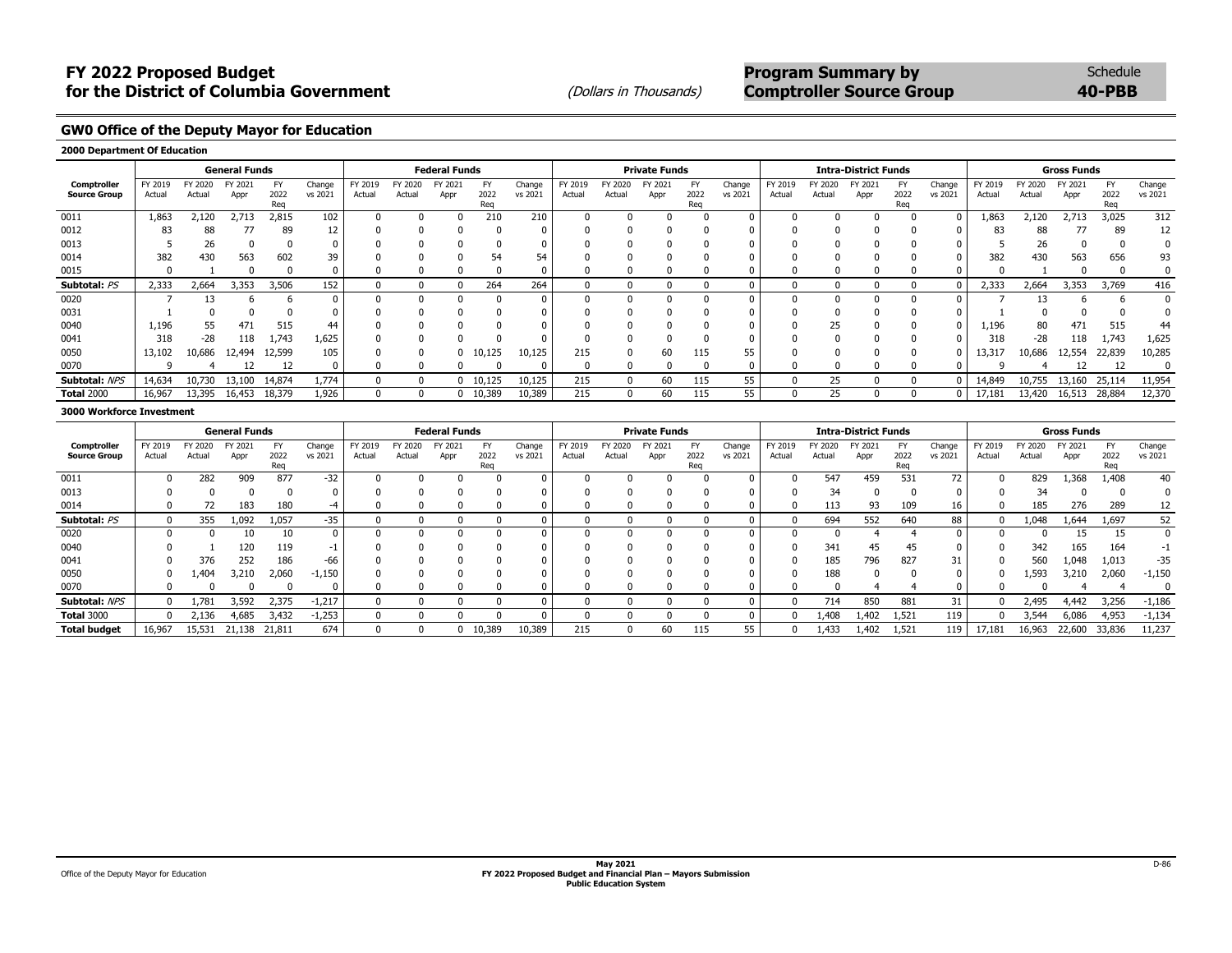**GW0 Office of the Deputy Mayor for Education**

### **2000 Department Of Education**

|                                    |                   |                   | <b>Local Funds</b> |                |                   |                   |                   | <b>Dedicated Taxes</b> |                |                   |                   |                   | <b>Other Funds</b> |                |                   |                   |                   | <b>General Funds</b> |                |                   |
|------------------------------------|-------------------|-------------------|--------------------|----------------|-------------------|-------------------|-------------------|------------------------|----------------|-------------------|-------------------|-------------------|--------------------|----------------|-------------------|-------------------|-------------------|----------------------|----------------|-------------------|
| Comptroller<br><b>Source Group</b> | FY 2019<br>Actual | FY 2020<br>Actual | FY 2021<br>Appr    | FY 2022<br>Reg | Change vs<br>2021 | FY 2019<br>Actual | FY 2020<br>Actual | FY 2021<br>Appr        | FY 2022<br>Rea | Change vs<br>2021 | FY 2019<br>Actual | FY 2020<br>Actual | FY 2021<br>Appr    | FY 2022<br>Reg | Change vs<br>2021 | FY 2019<br>Actual | FY 2020<br>Actual | FY 2021<br>Appr      | FY 2022<br>Reg | Change vs<br>2021 |
| 0011                               | 1,863             | 2,120             | 2,713              | 2,815          | 102               | O                 |                   |                        |                |                   | n                 |                   |                    |                |                   | 1,863             | 2,120             | 2,713                | 2,815          | 102               |
| 0012                               | 83                | 88                | 77                 | 89             | 12                |                   |                   |                        |                |                   |                   |                   |                    |                |                   | 83                | 88                | 77                   | 89             | 12                |
| 0013                               |                   | 26                |                    |                |                   |                   |                   |                        |                |                   |                   |                   |                    |                |                   |                   | 26                |                      | 0              |                   |
| 0014                               | 382               | 430               | 563                | 602            | 39                | 0                 |                   |                        | 0              |                   |                   |                   |                    |                |                   | 382               | 430               | 563                  | 602            | 39                |
| 0015                               | 0                 |                   |                    |                |                   | 0                 |                   |                        | 0              |                   |                   |                   |                    |                |                   | 0                 |                   |                      | 0              | 0                 |
| Subtotal: PS                       | 2,333             | 2,664             | 3,353              | 3,506          | 152               | 0                 |                   |                        | 0              | 0                 | $\Omega$          |                   | $\Omega$           |                | 0                 | 2,333             | 2,664             | 3,353                | 3,506          | 152               |
| 0020                               |                   | 13                |                    |                |                   | 0                 |                   |                        |                |                   | $\Omega$          |                   |                    |                |                   |                   | 13                |                      | h              | 0                 |
| 0031                               |                   |                   |                    |                |                   |                   |                   |                        | 0              |                   |                   |                   |                    |                |                   |                   |                   |                      | 0              |                   |
| 0040                               | 1,196             | 55                | 471                | 515            | 44                | 0                 |                   |                        | 0              |                   |                   |                   |                    |                | $\Omega$          | 1,196             | 55                | 471                  | 515            | 44                |
| 0041                               | 318               | $-28$             | 118                | 1,743          | 1,625             | 0                 |                   |                        |                |                   |                   |                   |                    |                |                   | 318               | $-28$             | 118                  | 1,743          | 1,625             |
| 0050                               | 13,102            | 10,686            | 12,494             | 12,599         | 105               | 0                 |                   |                        |                |                   |                   |                   |                    |                |                   | 13,102            | 10,686            | 12,494               | 12,599         | 105               |
| 0070                               |                   |                   | 12                 | 12             | 0                 | 0                 |                   |                        | 0              |                   |                   |                   |                    |                |                   | q                 |                   | 12                   | 12             | 0                 |
| Subtotal: NPS                      | 14,634            | 10,730            | 13,100             | 14,874         | 1,774             | 0                 |                   |                        | 0              | 0                 | $\mathbf{0}$      |                   | $\mathbf{0}$       |                | 0                 | 14,634            | 10,730            | 13,100               | 14,874         | 1,774             |
| <b>Total 2000</b>                  | 16,967            | 13,395            | 16,453             | 18,379         | 1,926             | 0                 |                   |                        | $\mathbf{0}$   | 0                 | $\Omega$          |                   | $\Omega$           |                | 0                 | 16,967            | 13,395            | 16,453               | 18,379         | 1,926             |

#### **3000 Workforce Investment**

|                                    |                   |                   | <b>Local Funds</b> |                |                   |                   |                   | <b>Dedicated Taxes</b> |               |                   |                   |                   | <b>Other Funds</b> |                |                   |                   |                   | <b>General Funds</b> |                |                   |
|------------------------------------|-------------------|-------------------|--------------------|----------------|-------------------|-------------------|-------------------|------------------------|---------------|-------------------|-------------------|-------------------|--------------------|----------------|-------------------|-------------------|-------------------|----------------------|----------------|-------------------|
| Comptroller<br><b>Source Group</b> | FY 2019<br>Actual | FY 2020<br>Actual | FY 2021<br>Appr    | FY 2022<br>Rea | Change vs<br>2021 | FY 2019<br>Actual | FY 2020<br>Actual | FY 2021<br>Appr        | Y 2022<br>Rea | Change vs<br>2021 | FY 2019<br>Actual | FY 2020<br>Actual | Y 202.<br>Appr     | FY 2022<br>Reg | Change vs<br>2021 | FY 2019<br>Actual | FY 2020<br>Actual | FY 2021<br>Appr      | FY 2022<br>Rea | Change vs<br>2021 |
| 0011                               | $\Omega$          | 282               | 909                | 877            | $-32$             |                   |                   |                        |               |                   |                   |                   |                    |                |                   | <sup>0</sup>      | 282               | 909                  | 877            | $-32$             |
| 0013                               |                   |                   | <sup>0</sup>       |                |                   |                   |                   |                        |               | 0                 |                   |                   |                    |                |                   |                   |                   |                      |                |                   |
| 0014                               |                   | 72                | 183                | 180            | -4                |                   |                   |                        |               |                   |                   |                   |                    |                |                   | <sup>0</sup>      | 72                | 183                  | 180            | -4                |
| Subtotal: PS                       | 0                 | 355               | 1,092              | 1,057          | $-35$             |                   |                   |                        | $\Omega$      | 0                 |                   |                   |                    | $^{(1)}$       |                   | $\Omega$          | 355               | 1,092                | 1,057          | $-35$             |
| 0020                               |                   |                   | 10                 | 10             |                   |                   |                   |                        | $\Omega$      | 0                 |                   |                   |                    | $\Omega$       |                   | $\Omega$          |                   | 10                   | 10             |                   |
| 0040                               |                   |                   | 120                | 119            | -1                |                   |                   |                        |               |                   |                   |                   |                    |                |                   |                   |                   | 120                  | 119            |                   |
| 0041                               |                   | 376               | 252                | 186            | -66               |                   |                   |                        |               | 0                 |                   |                   |                    |                |                   | $\Omega$          | 376               | 252                  | 186            | -66               |
| 0050                               | 0                 | 404,ء             | 3,210              | 2,060          | $-1,150$          |                   |                   |                        |               | 0                 |                   |                   |                    |                |                   | 0                 | 1,404             | 3,210                | 2,060          | $-1,150$          |
| 0070                               | $\Omega$          |                   | ŋ                  |                |                   |                   |                   |                        | O             | 0                 |                   |                   |                    | $\mathbf{u}$   |                   | <sup>0</sup>      |                   |                      |                |                   |
| Subtotal: NPS                      | $\Omega$          | 1,781             | 3,592              | 2,375          | $-1,217$          |                   |                   |                        | $\Omega$      | 0                 |                   |                   |                    | n.             |                   | $\Omega$          | 1,781             | 3,592                | 2,375          | $-1,217$          |
| <b>Total 3000</b>                  | 0                 | 2,136             | 4,685              | 3,432          | $-1,253$          |                   |                   |                        | O             | 0                 |                   |                   |                    | $\mathsf{O}$   |                   | $\mathbf{0}$      | 2,136             | 4,685                | 3,432          | $-1,253$          |
| <b>Total budget</b>                | 16,967            | 15,531            | 21,138             | 21,811         | 674               |                   |                   |                        | 0             | 0                 |                   |                   |                    |                |                   | 16,967            | 15,531            | 21,138               | 21,811         | 674               |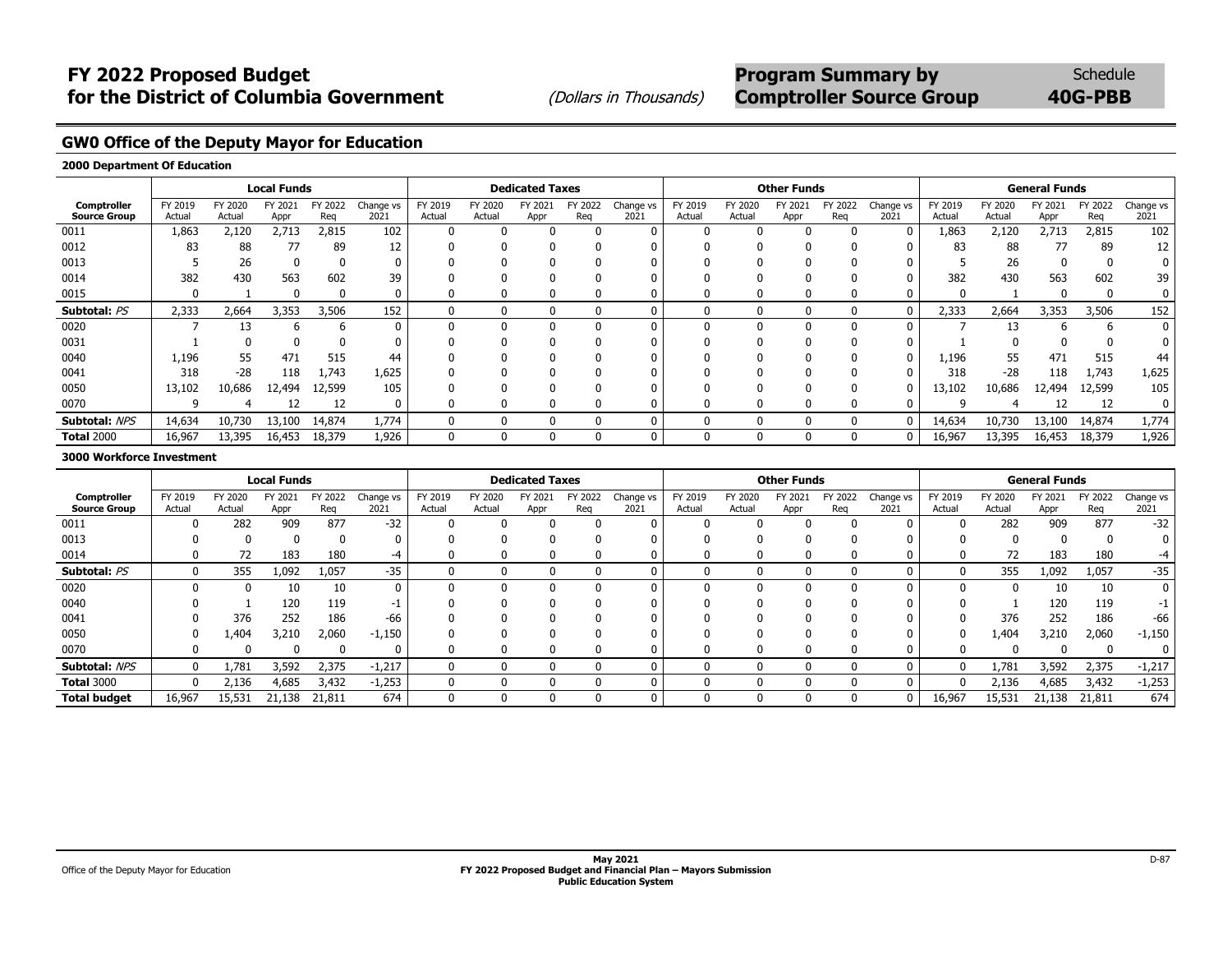**GW0 Office of the Deputy Mayor for Education**

|                                    |                   |                   | <b>General Funds</b> |                          |                   |                   |                   | <b>Federal Funds</b> |                   |                   |                   |                   | <b>Private Funds</b> |                   |                   |                   |                   | <b>Intra-District Funds</b> |                   |                   |                   |                   | <b>Gross Funds</b> |                          |                   |
|------------------------------------|-------------------|-------------------|----------------------|--------------------------|-------------------|-------------------|-------------------|----------------------|-------------------|-------------------|-------------------|-------------------|----------------------|-------------------|-------------------|-------------------|-------------------|-----------------------------|-------------------|-------------------|-------------------|-------------------|--------------------|--------------------------|-------------------|
| Comptroller<br><b>Source Group</b> | FY 2019<br>Actual | FY 2020<br>Actual | FY 2021<br>Appr      | <b>FY</b><br>2022<br>Req | Change<br>vs 2021 | FY 2019<br>Actual | FY 2020<br>Actual | FY 2021<br>Appr      | FY<br>2022<br>Req | Change<br>vs 2021 | FY 2019<br>Actual | FY 2020<br>Actual | FY 2021<br>Appr      | FY<br>2022<br>Req | Change<br>vs 2021 | FY 2019<br>Actual | FY 2020<br>Actual | FY 2021<br>Appr             | FY<br>2022<br>Req | Change<br>vs 2021 | FY 2019<br>Actual | FY 2020<br>Actual | FY 2021<br>Appr    | <b>FY</b><br>2022<br>Req | Change<br>vs 2021 |
| 0011                               | 1,863             | 2,402             | 3,622                | 3,692                    | 70                |                   |                   |                      | 210               | 210               |                   |                   |                      |                   |                   |                   | 547               | 459                         | 531               | 72                | 1.863             | 2,949             | 4,081              | 4,433                    | 351               |
| 0012                               | 83                | 88                |                      | 89                       | 12                |                   |                   |                      |                   |                   |                   |                   |                      |                   |                   |                   |                   |                             |                   |                   | 83                | 88                |                    | 89                       |                   |
| 0013                               |                   | 26                |                      |                          |                   |                   |                   |                      |                   |                   |                   |                   |                      |                   |                   |                   |                   |                             |                   |                   |                   |                   |                    |                          |                   |
| 0014                               | 382               | 502               | 746                  | 781                      | 35                |                   |                   |                      |                   |                   |                   |                   |                      |                   |                   |                   | 113               |                             | 109               | 16                | 382               | 614               | 839                | 944                      | 105               |
| 0015                               |                   |                   |                      |                          |                   |                   |                   |                      |                   |                   |                   |                   |                      |                   |                   |                   |                   |                             |                   |                   |                   |                   |                    |                          |                   |
| Subtotal: PS                       | 2,333             | 3,019             | 4,446                | 4,562                    | 117               |                   |                   |                      | 264               | 264               |                   |                   |                      |                   |                   |                   | 694               | 552                         | 640               | 88                | 2,333             | 3,713             | 4,998              | 5,466                    | 468               |
| 0020                               |                   |                   |                      |                          |                   |                   |                   |                      |                   |                   |                   |                   |                      |                   |                   |                   |                   |                             |                   |                   |                   |                   |                    |                          |                   |
| 0031                               |                   |                   |                      |                          |                   |                   |                   |                      |                   |                   |                   |                   |                      |                   |                   |                   |                   |                             |                   |                   |                   |                   |                    |                          |                   |
| 0040                               | 1,196             | 56                | 591                  | 634                      | 43                |                   |                   |                      |                   |                   |                   |                   |                      |                   |                   |                   | 366               | 45                          | 45                |                   | 1,196             | 422               | 636                | 679                      | 43                |
| 0041                               | 318               | 348               | 370                  | 1,929                    | 1,559             |                   |                   |                      |                   |                   |                   |                   |                      |                   |                   |                   | 185               | 796                         | 827               | 31                | 318               | 533               | 1,166              | 2,756                    | 1,590             |
| 0050                               | 13,102            | 12,090            | 15,703               | 14,658                   | $-1,045$          |                   |                   |                      | 10,125            | 10,125            | 215               |                   | 60                   | 115               | 55                |                   | 188               |                             |                   |                   | 13,317            | 12,279            | 15,763             | 24,899                   | 9,135             |
| 0070                               |                   |                   |                      |                          |                   |                   |                   |                      |                   |                   |                   |                   |                      |                   |                   |                   |                   |                             |                   |                   |                   |                   | 16                 | 16                       |                   |
| Subtotal: NPS                      | 14,634            | 12,512            | 16,692 17,249        |                          | 557               |                   |                   |                      | 0 10,125          | 10,125            | 215               |                   | 60                   | 115               | 55                |                   | 739               | 850                         | 881               | 31 <sup>1</sup>   | 14,849            | 13,251            | 17,602             | 28,370                   | 10,768            |
| <b>Total budget</b>                | 16,967            |                   | 15,531 21,138 21,811 |                          | 674               |                   |                   |                      | 10,389 (          | 10,389            | 215               |                   | 60                   | 115               | 55                |                   | 1,433             | 1,402                       | 1,521             | 119               | 17,181            | 16,963            | 22,600 33,836      |                          | 11,237            |

### **Full Time Equivalent (FTEs)**

|                                    |                   |                   | <b>General FTEs</b> |                   |                   |                   |                   | <b>Federal FTEs</b> |                   |                   |                   |                   | <b>Private FTEs</b> |                   |                   |                   |                   | <b>Intra-District FTEs</b> |                   |                   |                   |                   | <b>Gross FTEs</b> |                   |                   |
|------------------------------------|-------------------|-------------------|---------------------|-------------------|-------------------|-------------------|-------------------|---------------------|-------------------|-------------------|-------------------|-------------------|---------------------|-------------------|-------------------|-------------------|-------------------|----------------------------|-------------------|-------------------|-------------------|-------------------|-------------------|-------------------|-------------------|
| Comptroller<br><b>Source Group</b> | FY 2019<br>Actual | FY 2020<br>Actual | FY 2021<br>Appr     | FY<br>2022<br>Req | Change<br>vs 2021 | FY 2019<br>Actual | FY 2020<br>Actual | FY 2021<br>Appr     | FY<br>2022<br>Req | Change<br>vs 2021 | FY 2019<br>Actual | FY 2020<br>Actual | FY 2021<br>Appr     | FY<br>2022<br>Req | Change<br>vs 2021 | FY 2019<br>Actual | FY 2020<br>Actual | FY 2021<br>Appr            | FΥ<br>2022<br>Rea | Change<br>vs 2021 | FY 2019<br>Actual | FY 2020<br>Actual | FY 2021<br>Appr   | FY<br>2022<br>Req | Change<br>vs 2021 |
| 0012                               |                   |                   |                     |                   |                   |                   |                   |                     |                   |                   |                   |                   |                     |                   |                   |                   |                   |                            |                   |                   |                   |                   |                   |                   |                   |
| 0011                               |                   |                   |                     |                   |                   |                   |                   |                     |                   |                   |                   |                   |                     |                   |                   |                   |                   |                            |                   |                   |                   |                   |                   |                   |                   |
| <b>Total FTEs</b>                  | 19                |                   | 37                  | 37                |                   |                   |                   |                     |                   |                   |                   |                   |                     |                   |                   |                   |                   |                            |                   |                   | 19                | 31                | 40                | 44                |                   |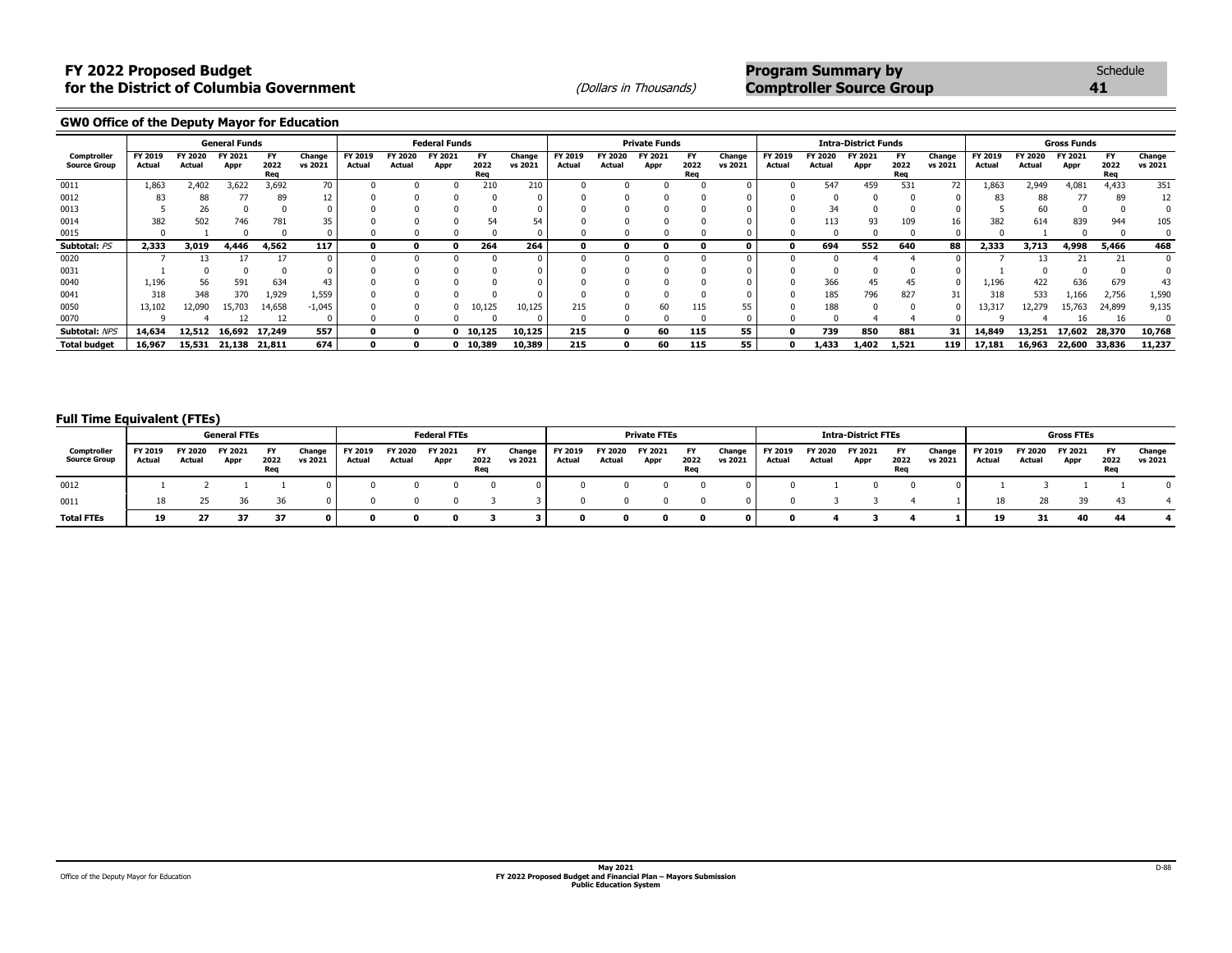# **FY 2022 Proposed Budget** *CONDER SChedule* **Program Summary by** Schedule **for the District of Columbia Government** (Dollars in Thousands) **Comptroller Source Group** 41G

**GW0 Office of the Deputy Mayor for Education**

|                                    |                   |                   | <b>Local Funds</b>        |                          |                   |                   |                   | <b>Dedicated Taxes</b>    |                          |                   |                   |                   | <b>Other Funds</b>        |                          |                   |                   |                   | <b>General Funds</b>      |                          |                   |
|------------------------------------|-------------------|-------------------|---------------------------|--------------------------|-------------------|-------------------|-------------------|---------------------------|--------------------------|-------------------|-------------------|-------------------|---------------------------|--------------------------|-------------------|-------------------|-------------------|---------------------------|--------------------------|-------------------|
| Comptroller<br><b>Source Group</b> | FY 2019<br>Actual | FY 2020<br>Actual | <b>FY</b><br>2021<br>Appr | <b>FY</b><br>2022<br>Req | Change<br>vs 2021 | FY 2019<br>Actual | FY 2020<br>Actual | <b>FY</b><br>2021<br>Appr | <b>FY</b><br>2022<br>Req | Change<br>vs 2021 | FY 2019<br>Actual | FY 2020<br>Actual | <b>FY</b><br>2021<br>Appr | <b>FY</b><br>2022<br>Req | Change<br>vs 2021 | FY 2019<br>Actual | FY 2020<br>Actual | <b>FY</b><br>2021<br>Appr | <b>FY</b><br>2022<br>Req | Change<br>vs 2021 |
| 0011                               | 1,863             | 2,402             | 3,622                     | 3,692                    | 70                | $\Omega$          |                   | <sup>0</sup>              |                          | $\Omega$          |                   |                   |                           |                          | 0                 | 1,863             | 2,402             | 3,622                     | 3,692                    | 70                |
| 0012                               | 83                | 88                | 77                        | 89                       | 12                |                   |                   |                           |                          |                   |                   |                   |                           |                          |                   | 83                | 88                | 77                        | 89                       | 12                |
| 0013                               |                   | 26                |                           |                          | 0                 |                   |                   |                           |                          |                   |                   |                   |                           |                          |                   |                   | 26                |                           |                          | 0                 |
| 0014                               | 382               | 502               | 746                       | 781                      | 35                |                   |                   |                           |                          |                   |                   |                   |                           |                          |                   | 382               | 502               | 746                       | 781                      | 35                |
| 0015                               | $\Omega$          |                   | n                         | O                        | 0                 |                   |                   |                           |                          |                   |                   |                   |                           |                          |                   | 0                 |                   |                           | $\Omega$                 | 0                 |
| Subtotal: PS                       | 2,333             | 3,019             | 4,446                     | 4,562                    | 117               | 0                 |                   | 0                         | O                        | 0                 |                   |                   | 0                         |                          |                   | 2,333             | 3,019             | 4,446                     | 4,562                    | 117               |
| 0020                               |                   | 13                | 17                        | 17                       | $\mathbf{0}$      | U                 |                   |                           |                          | U                 |                   |                   |                           |                          |                   |                   | 13                | 17                        | 17                       | $\mathbf{0}$      |
| 0031                               |                   |                   |                           |                          |                   |                   |                   |                           |                          |                   |                   |                   |                           |                          |                   |                   |                   |                           |                          |                   |
| 0040                               | 1,196             | 56                | 591                       | 634                      | 43                |                   |                   |                           |                          |                   |                   |                   |                           |                          |                   | 1,196             | 56                | 591                       | 634                      | 43                |
| 0041                               | 318               | 348               | 370                       | 1,929                    | 1,559             |                   |                   |                           |                          |                   |                   |                   |                           |                          |                   | 318               | 348               | 370                       | 1,929                    | 1,559             |
| 0050                               | 13,102            | 12,090            | 15,703                    | 14,658                   | $-1,045$          |                   |                   |                           |                          |                   |                   |                   |                           |                          |                   | 13,102            | 12,090            | 15,703                    | 14,658                   | $-1,045$          |
| 0070                               |                   |                   | 12                        | 12                       | 0                 |                   |                   |                           |                          |                   |                   |                   |                           |                          |                   | q                 |                   | 12                        | 12                       | 0                 |
| Subtotal: NPS                      | 14,634            | 12,512            | 16,692                    | 17,249                   | 557               | 0                 |                   | n                         | 0                        | 0                 |                   | 0                 | ŋ                         |                          |                   | 14,634            | 12,512            | 16,692                    | 17,249                   | 557               |
| <b>Total budget</b>                | 16,967            | 15,531            | 21,138                    | 21,811                   | 674               | 0                 |                   | 0                         | 0                        | 0                 |                   |                   | 0                         |                          | 0                 | 16,967            | 15,531            | 21,138                    | 21,811                   | 674               |

### **Full Time Equivalent (FTEs)**

|                                    |                   |                   | <b>Local FTEs</b>         |                   |                   |                   |                                 | <b>Dedicated FTEs</b> |                          |                   |                   |                                 | <b>Other FTEs</b>  |                   |                   |                   |                          | <b>General FTEs</b>       |                   |                   |
|------------------------------------|-------------------|-------------------|---------------------------|-------------------|-------------------|-------------------|---------------------------------|-----------------------|--------------------------|-------------------|-------------------|---------------------------------|--------------------|-------------------|-------------------|-------------------|--------------------------|---------------------------|-------------------|-------------------|
| Comptroller<br><b>Source Group</b> | FY 2019<br>Actual | FY 2020<br>Actual | <b>FY</b><br>2021<br>Appr | FY<br>2022<br>Req | Change<br>vs 2021 | FY 2019<br>Actual | <b>FY 2020</b><br><b>Actual</b> | FY<br>2021<br>Appr    | <b>FY</b><br>2022<br>Reg | Change<br>vs 2021 | FY 2019<br>Actual | <b>FY 2020</b><br><b>Actual</b> | FY<br>2021<br>Appr | FY<br>2022<br>Req | Change<br>vs 2021 | FY 2019<br>Actual | <b>FY 2020</b><br>Actual | <b>FY</b><br>2021<br>Appr | FY<br>2022<br>Req | Change<br>vs 2021 |
| 0012                               |                   |                   |                           |                   |                   |                   |                                 |                       |                          |                   |                   |                                 |                    |                   |                   |                   |                          |                           |                   | $\Omega$          |
| 0011                               | 18                | 25                | 36                        | 36                | 0.                |                   |                                 |                       |                          |                   | 0                 |                                 |                    |                   |                   | 18                | 25                       | 36                        | 36                | $\Omega$          |
| <b>Total FTEs</b>                  | 19                | 27                | 37                        | 37                | 0                 |                   |                                 |                       | 0                        | 0                 | n.                | n                               |                    | ŋ                 | 0                 | 19                | 27                       | 37                        | 37                | $\mathbf{0}$      |